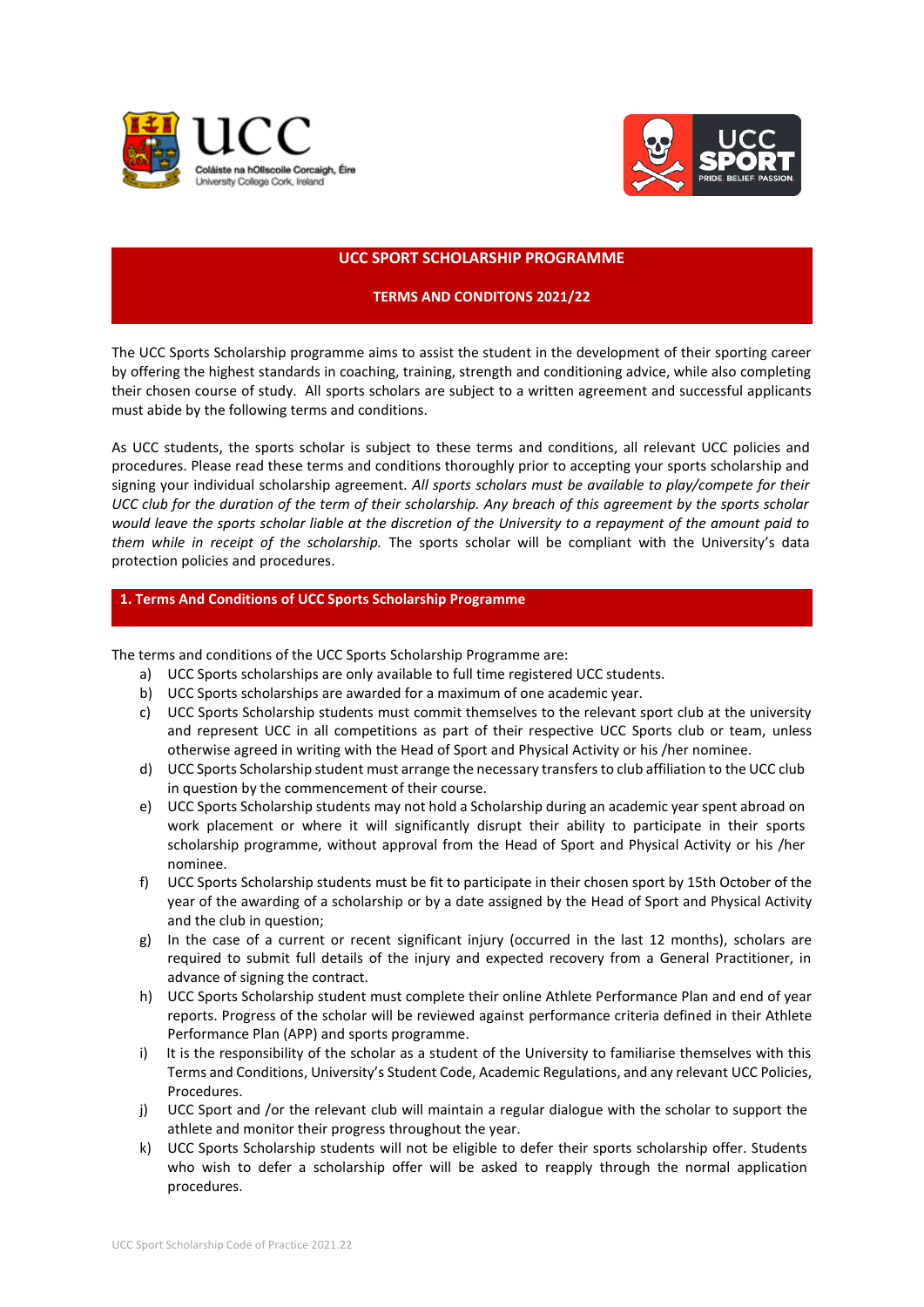- l) UCC Sports Scholarship students must pass at least 2 fitness tests by the UCC Sport Exercise Physiologist during the tenure of the scholarship, unless exempted or proven to be completed by another practioner in which case written evidence is required.
- m) UCC Sports Scholarship students must undertake a Cardiac Screening Examination in the first term of their scholarship unless they have completed such an examination in the previous two years and provided evidence of such testing;
- n) UCC Sports Scholarship students must display at all times an appropriate standard of conduct and sportsmanship. Awardees shall never engage in any activity which may potentially bring UCC into disrepute.

#### **2. UCC Representatives and Competition**

Sports Scholars in signing this Code of Practice agree to:

- a) Represent UCC in all competitions as part of their respective UCC Sports club or team; unless otherwise agreed in writing with the Head of Sport and Physical Activity or his /her nominee.
- b) Compete to the best of their ability in all competitions/matches for which they are selected to compete on behalf of their respective UCC club.
- c) Present reasons for any absenteeism or skipped training sessions to the club/coach/SDO or Head of Sport and Physical Activity or his/her nominee as required.
- d) Be good ambassadors of the University and behave in an appropriate and respectful manner at all times, aligned to the provisions of the Student Code.
- e) Observe and be subject to the rules, regulations and byelaws of the respective sport's National Governing Body to which they are affiliated.
- f) Wear the UCC branded apparel of their respective UCC club while competing on behalf of the University.
- g) Endeavour to attend where possible events/functions organised to raise funds for or promote the Sports Scholarship Programme.
- h) Receive written release from UCC Sport responsibilities (including impact on academic responsibilities) in advance of county, provincial or national representation.
- i) Not play other sports or participate in other activities, which may conflict with their responsibilities to the respective UCC club without the permission of the Head of Sport and Physical Activity or his/her nominee.

#### **3. Support and Funding**

- a) The scholar will receive two equal payments in November and June (upon successful passing of the end of year exams/course requirements).
- b) The sports scholar must notify the Head of Sport and Physical Activity if the scholar is in receipt of any other sports scholarship or National carding scheme funding.
- c) The UCC sports scholar consents to the use of their name and any photographs, video footage or new media that may be taken of them in training, competition or on University business to be used, distributed or shown as UCC Sport deems appropriate.

# **4. Injury Protocol**

In the event of any injury requiring withdrawal from normal training and/or competitive duties, the sports scholar must:

- a) Report the injury to their UCC team and /or individual coach as soon as possible
- b) Complete the UCC Sport online form<https://submit.link/LmL5i>
- c) Keep their UCC team/ and or individual coach fully informed of their progress and likely return to training and competition.
- d) Where necessary be professionally approved by their medical/physiotherapy advisors before full reintroduction to his/her sport,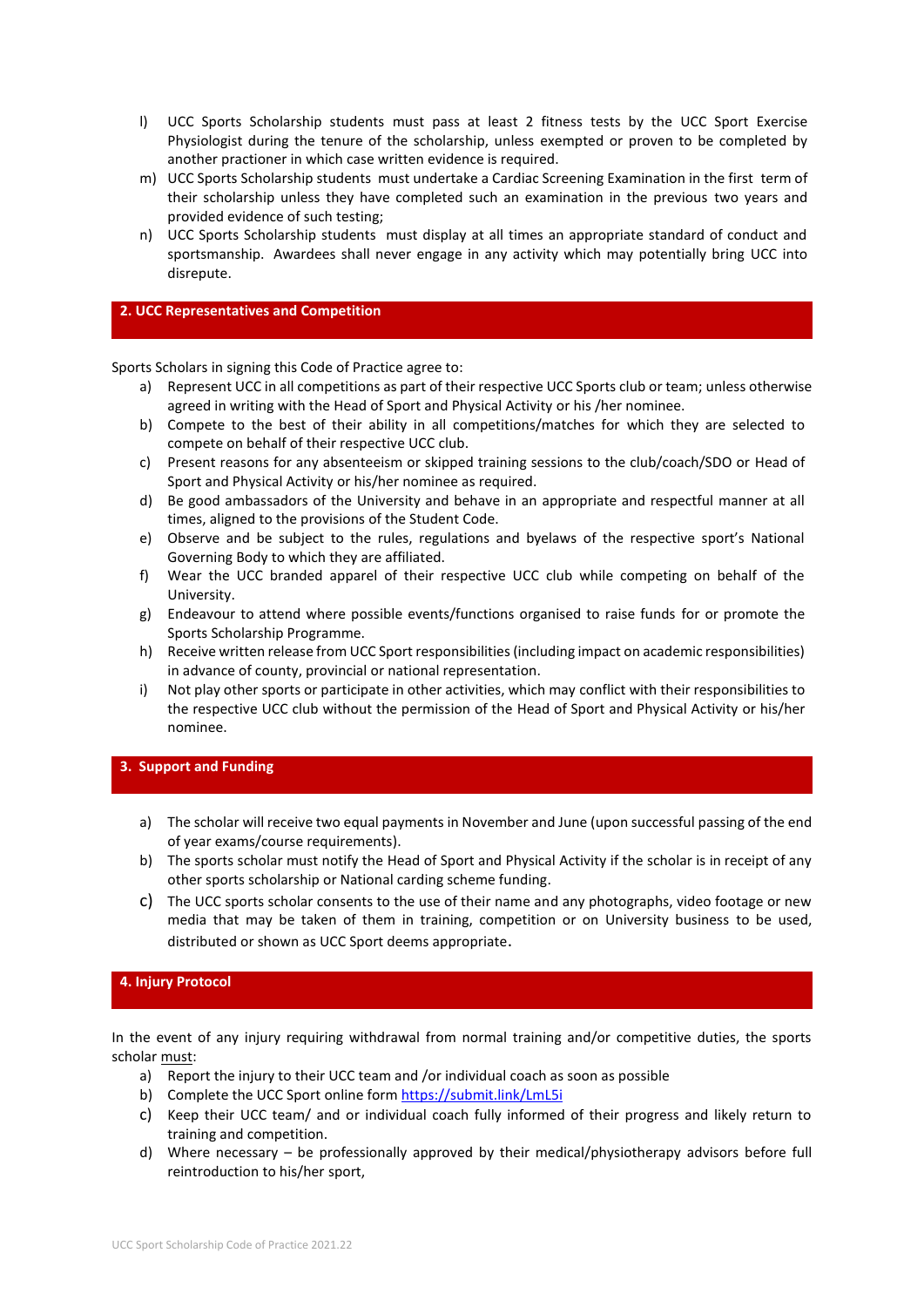### 5**. Academic Performance**

- a) All sports scholars are students of UCC and are therefore subject to the University academic regulations. It is the responsibility of the sports scholar to ensure compliance with such regulations.
- b) The Head of Sport and Physical Activity or his/her nominee is expressly authorized by the sports scholar without the need to seek any further consent from the sports scholar to obtain information on their attendance and academic performance from the relevant UCC Office.
- c) Where a sports scholar is unable to fulfill the progression requirements of their programme (for medical or other reasons) they should contact the Head of Sport and Physical Activity as soon as possible to review the various options available to them as provided by the academic regulations and relevant UCC policy and procedure.
- d) Where a scholar is going to miss a lecture/ practical/tutorial or exam due to their UCC sporting commitments they are required to complete the online Sport Absent Form before submission to the relevant academic programmer area. [https://submit.link/jp7hG.](https://submit.link/jp7hG) Such form will confirm the scholar's participation and request alternative arrangements be made where applicable. However, such alternate arrangements are at the discretion of the relevant academic.

#### **6. Discontinuation of a Sports Scholarship**

Discontinuation of a Sports Scholarship may occur where a scholar is deemed no longer eligible, specifically where:

- a) A sports scholar withdraws from their programme of study/ the University.
- b) A sports scholar does not meet the agreed progression requirements of the programme of study.
- c) A sports scholar has failed to pass the probation period.
- d) A sports scholar is found to be in serious breach of the University's Student Code and a University Disciplinary Committee has imposed penalties against the sports scholar including suspension or expulsion.
- e) A sports scholar returns a positive result to any drugs test. The sports scholar will be automatically suspended from competing for UCC pending the outcome of the relevant National Sports Governing Body hearing.
- f) A sports scholar is found to be in serious breach of the Sports Scholarship Code of Practice.

Where the sports scholar is deemed no longer eligible for a scholarship, the Head of Sport and Physical Activity or his/her nominee on giving fourteen days notice in writing to the sports scholar, may terminate the scholarship and shall notify the student of the reason(s) for the action.

Where a scholarship is terminated in this manner, the sports scholar may be required to return to the Head of Sport and Physical Activity some or all monies received from the Scholarship Programme. In addition, all other scholarship entitlements shall be immediately revoked.

Where the respective UCC club or the University fails to fulfil the terms and conditions of the individuals scholarship, the scholarship holder may, on giving fourteen days' notice in writing to the club / Head of Sport and Physical Activity terminate his /her scholarship.